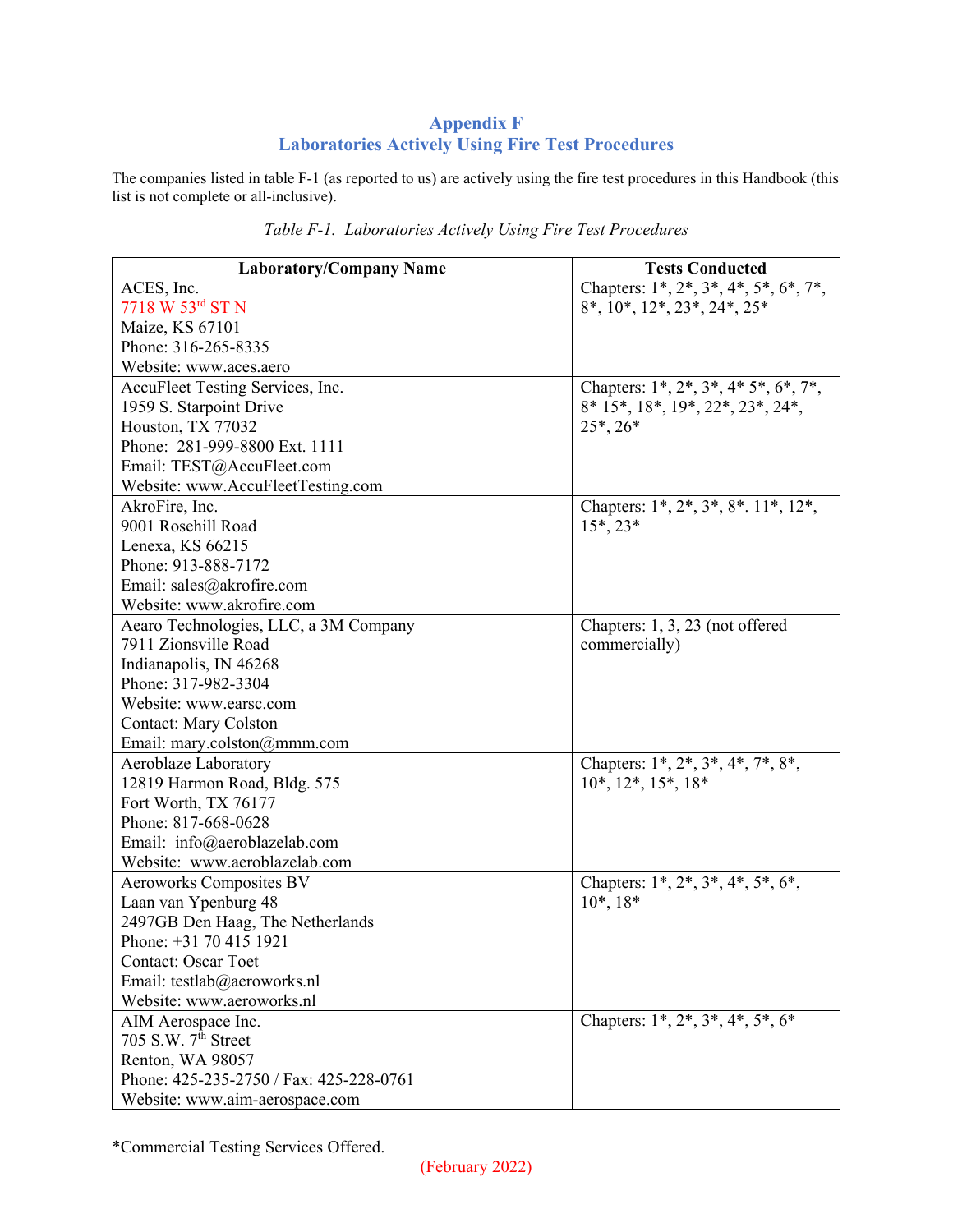| <b>Laboratory/Company Name</b>         | <b>Tests Conducted</b>                         |
|----------------------------------------|------------------------------------------------|
| AIM Altitude UK Ltd                    | Chapters: $1^*, 2^*, 3^*, 4^*, 5^*, 6^*, 7^*$  |
| (formerly AIM Composites Limited)      |                                                |
| Pembroke Avenue                        |                                                |
| Waterbeach, Cambridge, CB25 9QR        |                                                |
| United Kingdom                         |                                                |
| Phone: (44) 1223 441000                |                                                |
| Website: www.aimaltitude.com           |                                                |
| Email: cambridgelabs@aimaltitude.com   |                                                |
| Airbus Operations GmbH                 | Chapters: $1^*, 2^*, 3^*, 4^*, 5^*, 6^*, 7^*,$ |
| Department IACMB2                      | $8^*$ , $15^*$ , $19^*$ , $23^*$ , $24^*$      |
| Fire Safety & Engineering Test         |                                                |
| Cornelius-Edzard-Straße 15             | Chapters: 11, 12, 13, 14, 25 (not              |
| 28199 Bremen, Germany                  | offered commercially)                          |
| Phone: (49) 421 538 6209/4860          |                                                |
| Fax: (49) 421 538 3999/4852            |                                                |
| Email: firetestlab@airbus.com          |                                                |
| Website: www.airbus.com                |                                                |
| Andrew Muirhead & Son Limited          | Chapters: $1^*, 6^*$                           |
| 273-289 Dunn Street                    |                                                |
| Glasgow, Scotland, UK G40 3EA          |                                                |
| Phone: (44) (0) 141 554 3724           |                                                |
| Fax: (44) (0) 141 554 4741             |                                                |
| Website: www.muirhead.co.uk            |                                                |
| <b>Blue Flame Laboratory</b>           | Chapters: $1^*$ , $2^*$ , $3^*$ , $4^*$        |
| 1612 Lima Drive                        |                                                |
| San Luis Obispo, CA 93405-6815         |                                                |
| Phone: 805-440-0073                    |                                                |
| Email: coleeminger@charter.net         |                                                |
| Boeing - BR&T HB                       | Chapters: $1^*$ , $2^*$ , $3^*$ , $4^*$        |
| Boeing Technology Services             |                                                |
| P.O. Box 3707, MC 1W-02                |                                                |
| Seattle, WA 98124-2207                 |                                                |
| Phone: 206-544-2699                    |                                                |
| Website: www.boeing.com/bts            |                                                |
| Email: michael.e.jensen@boeing.com     |                                                |
| Boeing Research and Technology         | Chapters: $1^*, 2^*, 3^*, 4^*, 5^*, 6^*, 9^*$  |
| Boeing Technology Services             |                                                |
| P.O. Box 3707, MC 1W-02                |                                                |
| Seattle, WA 98124-2207                 |                                                |
| Phone: 206-544-2699                    |                                                |
| Website: www.boeing.com/bts            |                                                |
| Email: yaw.s.agyei@boeing.com          |                                                |
| Boeing Research and Technology         | Chapters: $1^*, 2^*, 3^*, 5^*, 6^*$            |
| <b>Interiors Responsibility Center</b> |                                                |
| 9775 Patriot Blvd                      |                                                |
| Ladson, South Carolina 29456           |                                                |
| Phone: 843-642-4788                    |                                                |
| Website: www.boeing.com/bts            |                                                |
| Email: Joseph.Kreitle@Boeing.com       |                                                |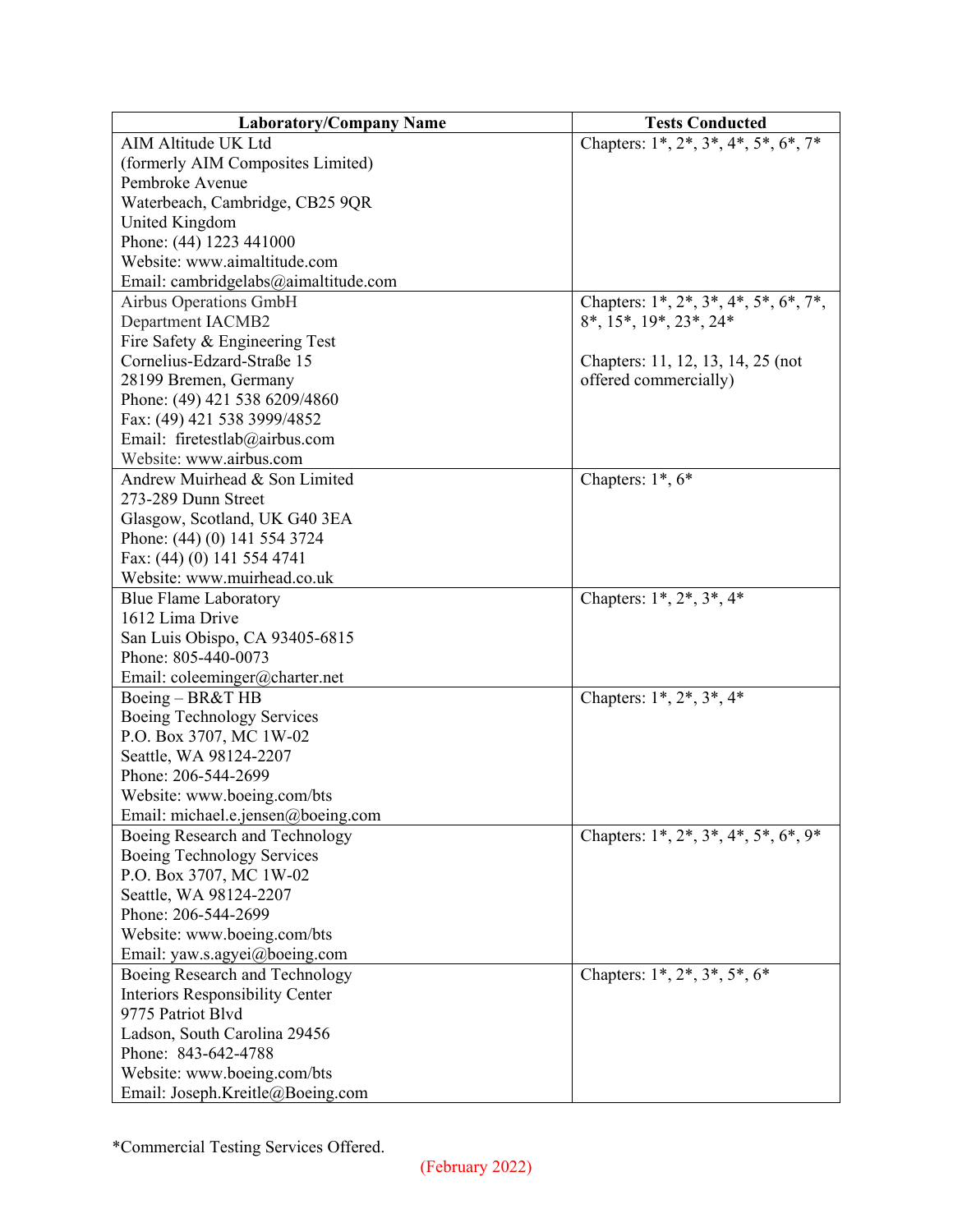| <b>Laboratory/Company Name</b>                       | <b>Tests Conducted</b>                  |
|------------------------------------------------------|-----------------------------------------|
| Boeing Test and Evaluation                           | Chapters: 7*, 8*, 10*, 12*, 14*,        |
| Boeing Technology Services                           | $15^*$ , 24*                            |
| P.O. Box 3707, MC 1W-02                              |                                         |
| Seattle, WA 98124-2207                               | Chapter: 11 (not commercially           |
| Phone: 206-544-2699                                  | available)                              |
| Website: www.boeing.com/bts                          |                                         |
| Email: john.w.vance@boeing.com                       |                                         |
|                                                      |                                         |
| <b>Capital Testing and Certification Services</b>    | Chapters: 1*, 3*, 6*, 19*               |
| 42777 Trade West Drive                               |                                         |
| Sterling, VA 20166                                   |                                         |
| Phone: 571-300-7050                                  |                                         |
| Website: www.capitaltesting.org                      |                                         |
| Email: experts@capitaltesting.org                    |                                         |
|                                                      |                                         |
| Centennial Aircraft Interiors, Inc.                  | Chapters: $1^*, 3^*, 4^*$               |
| 7405 Peoria Street                                   |                                         |
| Englewood, CO 80112                                  |                                         |
| Phone: 303-649-9296                                  |                                         |
| Website: www.centennialaircraft.com                  |                                         |
| Email: cenaircraft@aol.com                           |                                         |
| <b>Contact: Dave Sharpnack</b>                       |                                         |
| Chemitox, Inc.                                       | Chapters: $1^*, 2^*, 3^*, 4^*, 6^*$     |
| 18349 Egusa, Sutama-cho, Hokuto-shi, Yamanashi-ken,  |                                         |
| 408-0103 JAPAN                                       |                                         |
| Phone: $+81-3-3727-7111$                             |                                         |
| Fax: $+81-3-3728-1710$                               |                                         |
| Email: hi-fujioka@chemitox.co.jp                     |                                         |
| Website: http://www.chemitox.co.jp                   |                                         |
|                                                      |                                         |
| CHESTNUT RIDGE FOAM INC.                             | Chapters: $1^*, 6^*, 7^*$               |
| 443 Warehouse Drive                                  |                                         |
| Latrobe, PA 15650                                    |                                         |
| Phone: 800-234-2734                                  |                                         |
| Website: www.chestnutridgefoam.com                   |                                         |
|                                                      |                                         |
| John R. Colao, Inc.                                  | Chapters: $1^*, 2^*, 3^*, 4^*$          |
| 1299 Wooden Valley Crossroad                         |                                         |
| Napa, CA 94558                                       |                                         |
| Phone: 707-425-9666                                  |                                         |
| Email: colao@earthlink.net                           |                                         |
|                                                      |                                         |
| Collins Aerospace                                    | Chapters: 1, 3, 4, 5, 6, 7 (not offered |
| 175 Oak Plaza Drive                                  | commercially)                           |
| Winston-Salem, NC 27105                              |                                         |
| Phone: 336-747-5000                                  |                                         |
| Website: www.collinsaerospace.com                    |                                         |
| Contact: Alex Vanderheyden, Flammability Lab Manager |                                         |
| Email: Alex.Vanderheyden@collins.com                 |                                         |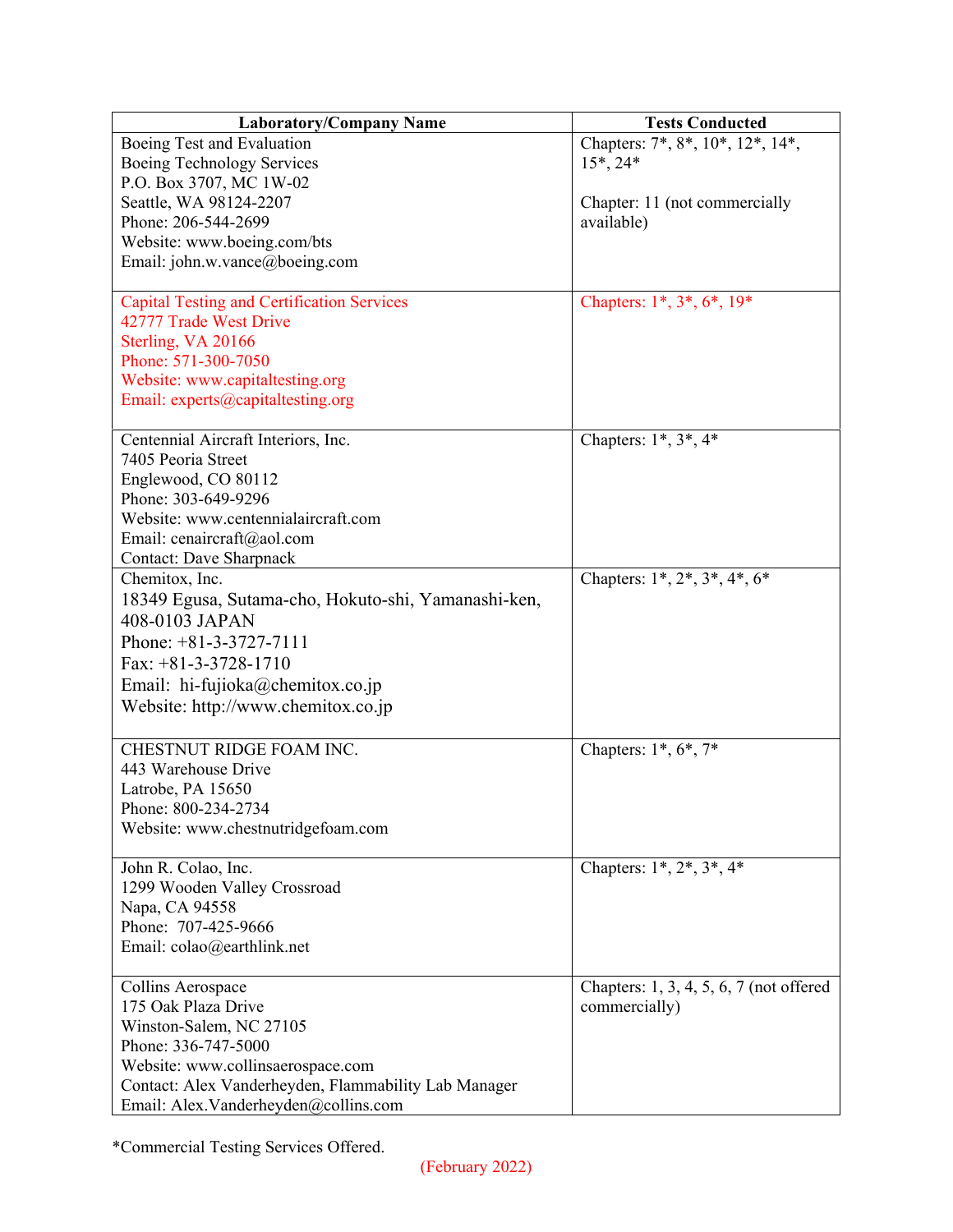| <b>Laboratory/Company Name</b>                          | <b>Tests Conducted</b>                             |
|---------------------------------------------------------|----------------------------------------------------|
| <b>CREPIM</b>                                           | Chapters: $1^*, 2^*, 3^*, 4^*, 6^*$                |
| Parc de la Porte Nord                                   |                                                    |
| Rue Christophe Colomb                                   |                                                    |
| Bruay-La-Buissiere, France, 62700                       |                                                    |
| Phone: (33) (0) 3 21 61 64 00                           |                                                    |
| Fax: (33) (0) 3 21 61 64 01                             |                                                    |
| Website: www.crepim.fr                                  |                                                    |
| Email: contact@crepim.fr                                |                                                    |
| CTA, Aeronautical Technologies Center                   | Chapters: $1^*, 2^*, 3^*, 4^*, 5^*, 6^*, 7^*,$     |
| Parque Tecnologico de Alava                             | $8^*$ , $12^*$ $15^*$ , $23^*$                     |
| 01510 Minano, Alava, Spain                              |                                                    |
| Phone: (34) 945 296 924                                 |                                                    |
| Fax: (34) 945 296 923                                   |                                                    |
| Website: www.ctaero.com                                 |                                                    |
| Currenta GmbH & Co. OHG                                 | Chapters: $1^*, 5^*, 6^*$                          |
| Chempark, Geb. B411                                     |                                                    |
| D-51368 Leverkusen, Germany                             |                                                    |
| Phone: (49) 214 30 34416                                |                                                    |
| Fax: (49) 214 30 96 34416                               |                                                    |
| Website: www.fire-testing.eu                            |                                                    |
| Email: brandtechnologie@currenta.de                     |                                                    |
| <b>CUSTOM SCIENTIFIC INSTRUMENTS INC. - CSI Testing</b> | Chapters: $1^*, 2^*, 3^*, 4^*, 5^*, 23^*,$         |
| Laboratories                                            | $24*$                                              |
| 1125 Conroy Place                                       |                                                    |
| Forks Township                                          |                                                    |
| Easton, PA 18040                                        |                                                    |
| Phone: 610-923-6500                                     |                                                    |
| Fax: 610-923-6543                                       |                                                    |
| Website: www.CSItestlab.com                             |                                                    |
| DGA Techniques Aeronautiques                            | Chapters: $1^*, 2^*, 3^*, 4^*, 5^*, 6^*, 7^*,$     |
| Centre d'Essais Aeronautiques de Toulouse               | 8*, 12*, 15*, 23*, 24*                             |
| 47 rue Saint-Jean                                       |                                                    |
| BP 93123                                                |                                                    |
| 31131 Balma Cedex, France                               |                                                    |
|                                                         |                                                    |
| Phone: (33) 5 6257 5050/5428<br>Fax: (33) 5 6257 5032   |                                                    |
|                                                         |                                                    |
| <b>DLR-Material Test Center - Fire Performance</b>      | Chapters: 1*, 2*, 3*, 4*, 5*, 6*, 7*,              |
|                                                         | $8^*$ , $10^*$ , $11^*$ , $12^*$ , $15^*$ , $19^*$ |
| Eugen-Saenger-Str. 50                                   |                                                    |
| 29328 Fassberg, Germany                                 |                                                    |
| Phone: (49) 551 709 2115                                |                                                    |
| Fax: (49) 551 709 12115                                 |                                                    |
| Duncan Aviation, Inc.                                   | Chapters: $1^*$ , $2^*$ , $3^*$ , $4^*$ , $10^*$   |
| 15745 S. Airport Road                                   |                                                    |
| Battle Creek, MI 49015                                  |                                                    |
| Phone: 269-969-8400                                     |                                                    |
| Fax: 269-968-8273                                       |                                                    |
| Website: www.duncanaviation.com                         |                                                    |
|                                                         |                                                    |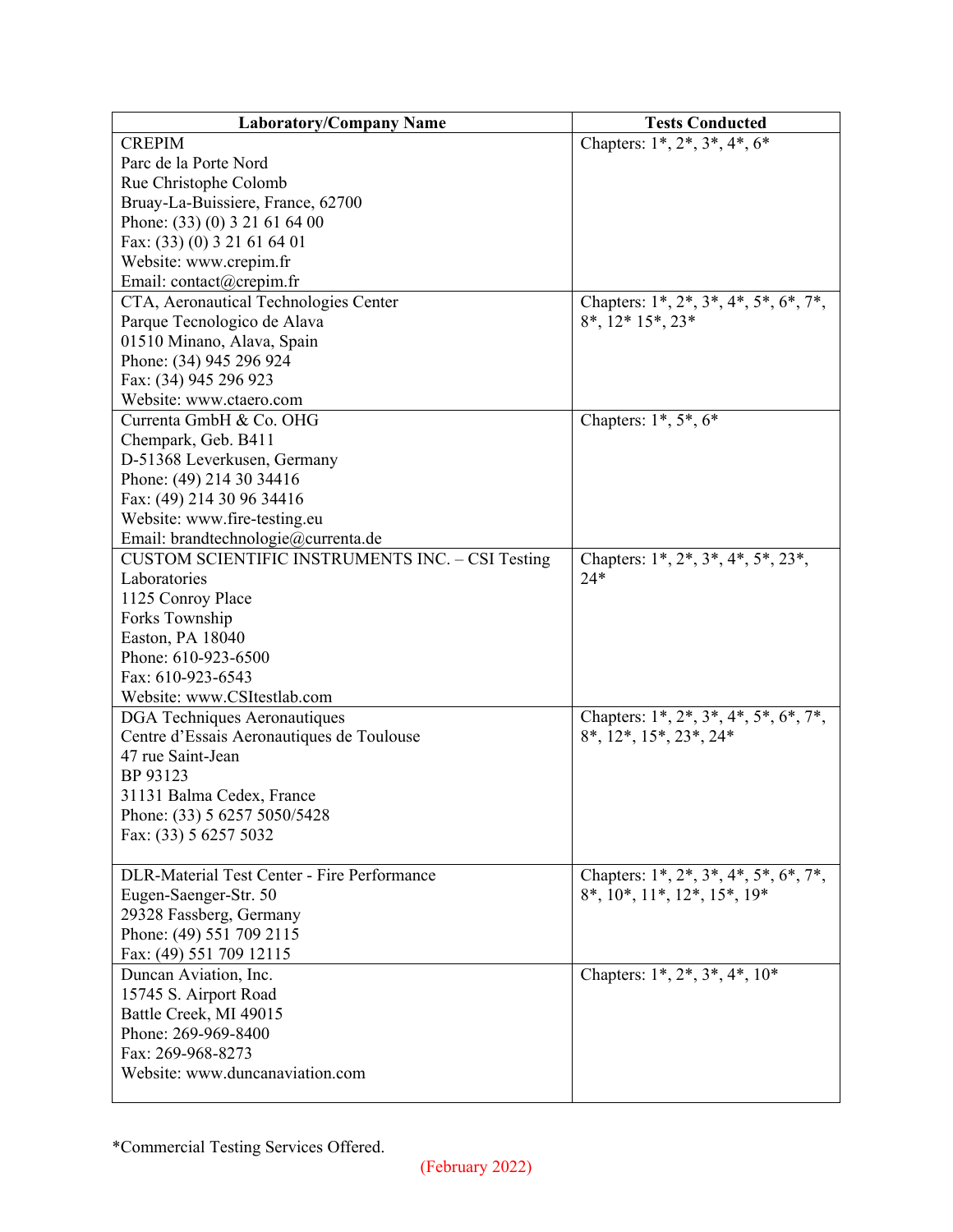| <b>Laboratory/Company Name</b>                               | <b>Tests Conducted</b>                         |
|--------------------------------------------------------------|------------------------------------------------|
| <b>Element Jupiter</b>                                       | Chapters: 11*, 12*, 13*, 14*                   |
| 15814 Corporate Circle                                       |                                                |
| Jupiter, FL 33178                                            |                                                |
| Phone: 561-776-7339                                          |                                                |
| Fax: 561-776-7344                                            |                                                |
| Website: www.element.com                                     |                                                |
| <b>Element Los Angeles</b>                                   | Chapters: $1^*, 2^*, 3^*, 4^*, 5^*, 6^*, 19^*$ |
| 1857 Business Center Drive                                   |                                                |
| Duarte, CA 91010                                             |                                                |
| Phone: 818-247-4106                                          |                                                |
| Fax: 818-247-4537                                            |                                                |
| Website: https://www.element.com/locations/the-americas/los- |                                                |
| angeles                                                      |                                                |
|                                                              |                                                |
| <b>Element Materials Technology</b>                          | Chapters: 1*, 2*, 3*, 6*, 19*                  |
| (formerly Exova Canada)                                      |                                                |
| 2395 Speakman Drive                                          |                                                |
| Mississauga, Ontario, Canada L5K 1B3                         |                                                |
| Phone: 905-822-4111                                          |                                                |
| Fax: 905-823-1446                                            |                                                |
| Website: www.element.com                                     |                                                |
| Email: contact.us@element.com                                |                                                |
| <b>Element Minneapolis</b>                                   | Chapters: 1*, 2*, 3*, 4*, 11*, 12*,            |
| 9725 Girard Avenue South                                     | $13^*$ , $14^*$                                |
| Minneapolis, MN 55431-2621                                   |                                                |
| Phone: 1-952-888-7795                                        |                                                |
| Fax: 952-888-6345                                            |                                                |
| URL:https://www.element.com/locations/usa/minneapolis        |                                                |
|                                                              |                                                |
| <b>Embraer Engineering and Technology Center</b>             | Chapters: $1^*$ , $2^*$ , $3^*$ , $4^*$        |
| 1400 General Aviation Drive                                  |                                                |
| Melbourne, FL 32935                                          |                                                |
| Phone: 321-752-8650                                          |                                                |
| Fax: 321-752-3000                                            |                                                |
| Email: russell.wilcken@embraer.com                           |                                                |
| Website: http://embraer.com                                  |                                                |
|                                                              |                                                |
| Embraer Flammability Laboratory                              | Chapters: 1, 2, 3, 4, 5, 6, 7, 8, 10,          |
| Av. Brigadeiro Faria Lima, 2170                              | 11, 12, 13, 15, 18, 19, 23, 24 (not            |
| 12227-901, Sao Jose dos Campos - SP, Brazil                  | offered commercially)                          |
| Phone: (55) 12 3927 2049                                     |                                                |
| Website: www.embraer.com                                     |                                                |
|                                                              |                                                |
| F. LIST CANADA CORP.                                         | Chapters: $1^*, 2^*, 3^*, 4^*$                 |
| 5485 Boulevard des Rossignols                                |                                                |
| Laval, Quebec, Canada, H7L 5S7                               |                                                |
| Phone: 450-903-1122                                          |                                                |
| Email: g.lozano@f-list.at                                    |                                                |
| Website: www.f-list.at                                       |                                                |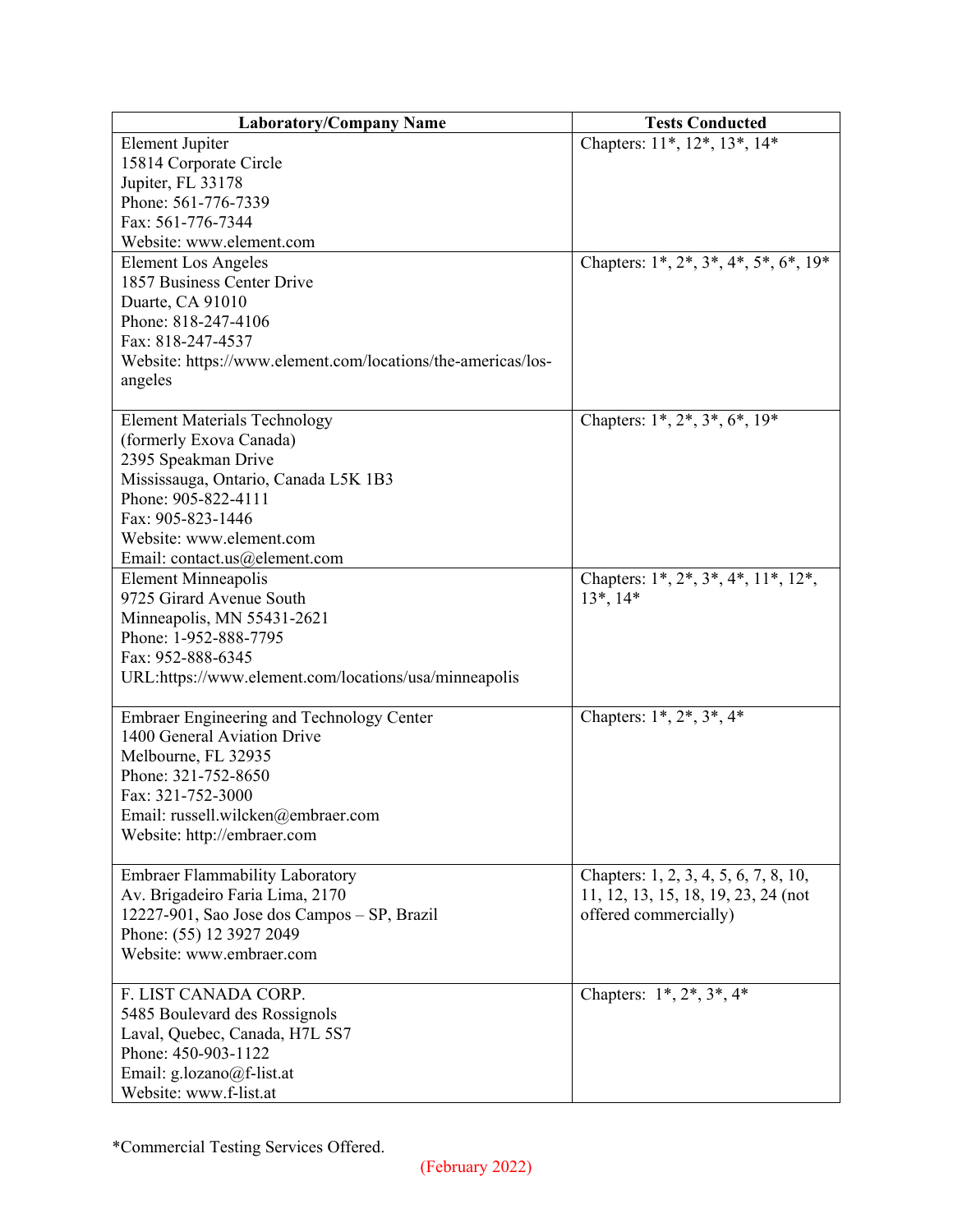| <b>Laboratory/Company Name</b>              | <b>Tests Conducted</b>                   |
|---------------------------------------------|------------------------------------------|
| F. LIST GMBH                                | Chapters: $1^*, 2^*, 3^*, 4^*$           |
| List-Strasse 1                              |                                          |
| A-2842 Thomasberg, Austria                  |                                          |
| Phone: (43) 264460010                       |                                          |
| Email: SALES@F-LIST.AT                      |                                          |
| Website: www.f-list.at                      |                                          |
|                                             |                                          |
| Flame-Tek, LLC                              | Chapters: $1^*, 2^*, 3^*, 4^*, 23^*$     |
| 1515 North Center Street, Suite #1          |                                          |
| Lonoke, AR 72086                            |                                          |
| Phone: 208-569-6093                         |                                          |
| Website: www.flame-tek.com                  |                                          |
| Email: brad.shelton@flame-tek.com           |                                          |
|                                             |                                          |
| Franklin Products, Inc.<br>153 Water Street | Chapter: 1*                              |
| Torrington, CT 06790                        |                                          |
| Phone: 860-482-0266                         |                                          |
| Fax: 860-482-6759                           |                                          |
| Website: www.franklinproducts.net           |                                          |
| Email: jshailer@franklinproducts.net        |                                          |
|                                             |                                          |
| General Plastics Manufacturing Company      | Chapters: $1^*, 2^*, 3^*, 5^*, 6^*, 7^*$ |
| 4910 Burlington Way                         |                                          |
| Tacoma, WA 98409                            |                                          |
| Phone: 253-473-5000                         |                                          |
| Website: www.generalplastics.com            |                                          |
| Email: tod maurmann@generalplastics.com     |                                          |
| Greiner aerospace d.o.o.                    | Chapter: $1^*$ , $3^*$                   |
| Goliješnica bb                              |                                          |
| 72230 Žepče, Bosnia and Herzegovina         |                                          |
| Phone: +387 32889 018                       |                                          |
| Fax: +387 32889 017                         |                                          |
| Website: www.greiner-aerospace.com          |                                          |
| Email: office.bih@greiner-aerospace.com     |                                          |
| Greiner aerospace GmbH                      | Chapter: $1^*$ , $7^*$                   |
| Emesbergstrasse 33                          |                                          |
| 4643 Pettenbach, Austria                    |                                          |
| Phone: +43 50 541-23222                     |                                          |
| Fax: $+4350541-23033$                       |                                          |
| Email: office.at@greiner-aerospace.com      |                                          |
| Website: www.greiner-aerospace.com          |                                          |
| Greiner Aerospace Inc.                      | Chapter: 1*                              |
| 7621 Pebble Drive, Building 22              |                                          |
| 76118 Fort Worth, TX, USA                   |                                          |
| Phone: $+18176863100$                       |                                          |
| Fax: +1 817 686 3199                        |                                          |
| Website: www.greiner-aerospace.com          |                                          |
| Email: office.us@greiner-aerospace.com      |                                          |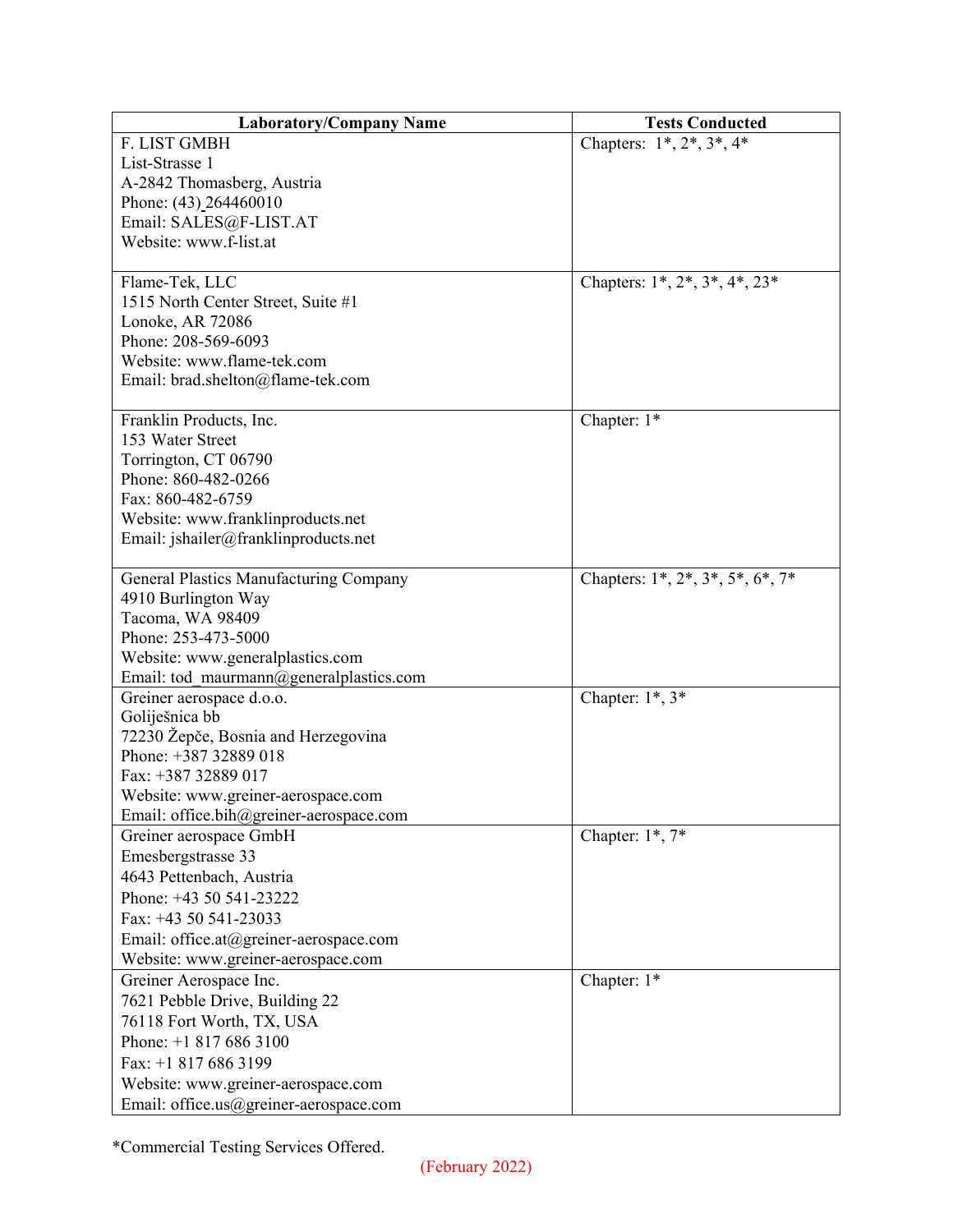| <b>Laboratory/Company Name</b>                         | <b>Tests Conducted</b>              |
|--------------------------------------------------------|-------------------------------------|
| Greiner Aerospace CZ spol s r.o.                       | Chapter: 1*                         |
| Komenského 895                                         |                                     |
| 340 22 Nýrsko, Czech Republic                          |                                     |
| Phone: +420 376 804 120                                |                                     |
| Fax: +420 376 804                                      |                                     |
| Website: www.greiner-aerospace.com                     |                                     |
| Email: office.cz@greiner-aerospace.com                 |                                     |
|                                                        |                                     |
| Greiner Aerospace (Shanghai) Ltd.                      | Chapter: 1*                         |
| Building 13/C2, No. 260, Liancao Rd, Minhang District, |                                     |
| Shanghai 201108, P.R. China                            |                                     |
| Phone: $+862164340300$                                 |                                     |
| Fax: +86 21 6434 5550                                  |                                     |
| Website: www.greiner-aerospace.com                     |                                     |
| Email: office.cn@greiner-aerospace.com                 |                                     |
|                                                        |                                     |
| <b>HAECO</b> Americas Cabin Solutions                  | Chapters: 1*, 3*, 4*, 5*, 6*, 7*    |
| 5568 Gumtree Road                                      |                                     |
| Winston-Salem, NC 27107                                |                                     |
| Phone: 336-464-0122                                    |                                     |
| Website: www.haeco.aero                                |                                     |
|                                                        |                                     |
| Herb Curry Inc.                                        | Chapters: $1^*, 2^*, 3^*, 5^*, 6^*$ |
| 1701 Leonard Road                                      |                                     |
| P.O. Box 753                                           |                                     |
| Mt. Vernon, IN 47620                                   |                                     |
| Phone: 812-838-6703                                    |                                     |
| Fax: 812-838-6712                                      |                                     |
|                                                        |                                     |
| <b>HUTCHINSON Fire Tech Center</b>                     | Chapters: 1*, 6*, 23*, 24*          |
| JEHIER SAS - Route de St Lézin                         |                                     |
| 49120 Chemillé-en-Anjou, France                        |                                     |
| Phone: $+33$ 2 41 64 54 00                             |                                     |
| Email: FTC.HutchinsonChemille@hutchinson.com           |                                     |
| Website: www.hutchinson.com                            |                                     |
| INDUSTRIAL NEOTEX S.A.                                 | Chapters: 1*, 7*                    |
| C/Forjadores,                                          |                                     |
| Parcela 17-11 Pol. Ind. Prado del Espino               |                                     |
| Boadilla del Monte (Madrid), 28660, Spain              |                                     |
| Phone: (34) 916 324 391                                |                                     |
| Fax: (34) 916 324 284                                  |                                     |
| Website: www.neotex.com                                |                                     |
| Email: aha@neotex.com                                  |                                     |
| <b>ISOVOLTA AG</b>                                     | Chapters: $1^*, 2^*, 3^*, 5^*, 6^*$ |
| 2355 Wiener Neudorf                                    |                                     |
| Austria                                                |                                     |
| Phone: (43) 5 9595 9305                                |                                     |
| Fax: (43) 5 9595 79305                                 |                                     |
| Website: www.isovolta.com                              |                                     |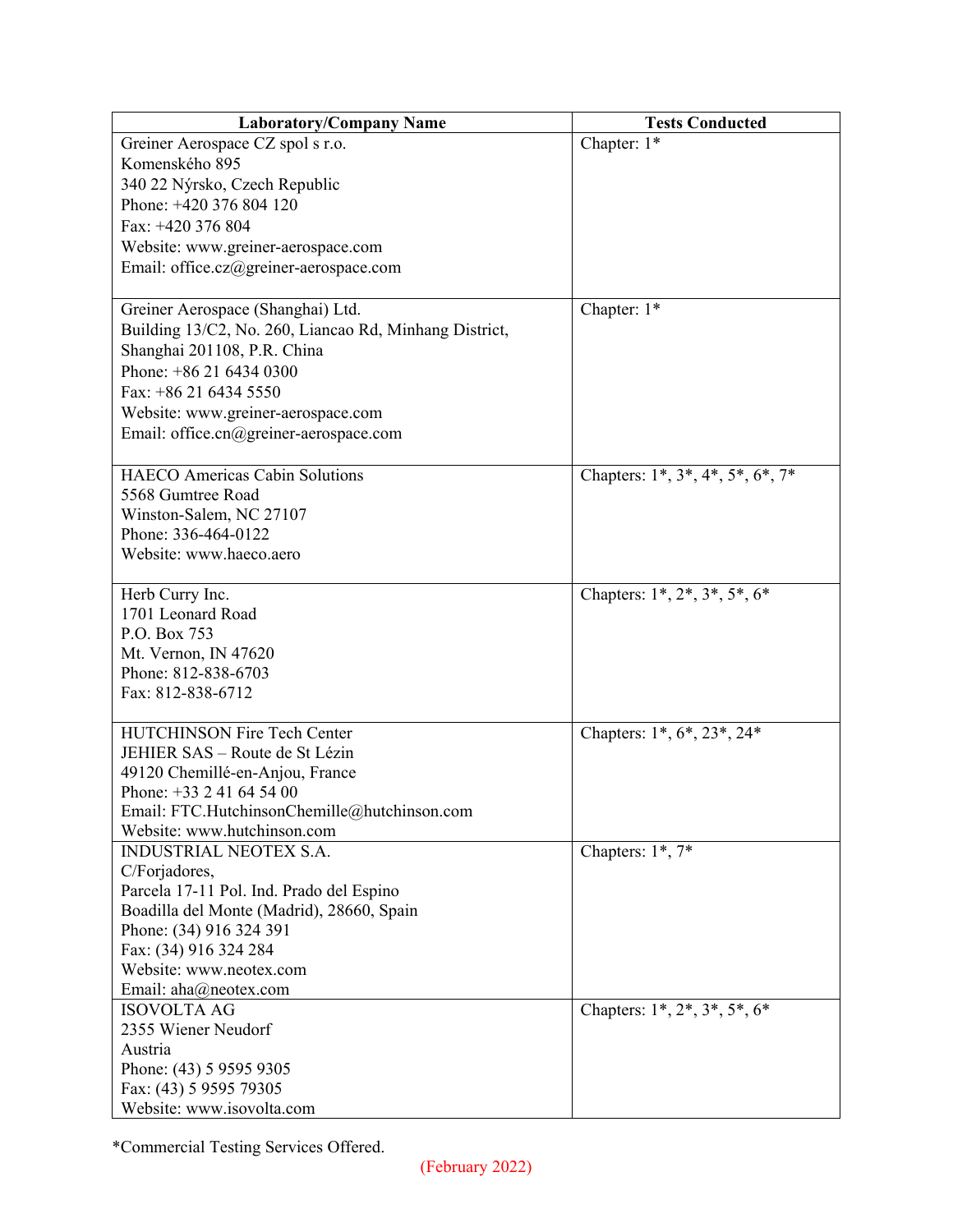| <b>Laboratory/Company Name</b>                    | <b>Tests Conducted</b>                         |
|---------------------------------------------------|------------------------------------------------|
| Isovolta, Inc.                                    | Chapters: $1^*$ , $2^*$ , $5^*$ , $6^*$        |
| 495 Territorial Street                            |                                                |
| P.O. Box 287                                      |                                                |
| Harrisburg, OR 97446                              |                                                |
| Phone: 541-995-6395                               |                                                |
| Fax: 541-995-8425                                 |                                                |
| Website: www.isovolta-or.us                       |                                                |
|                                                   |                                                |
| J3 Aviation Solutions, Inc., d/b/a Blue Flame Lab | Chapters: $1^*, 2^*, 3^*, 4^*, 7^*, 10^*$      |
| 600 PSI Drive, Suite 1                            |                                                |
| Boca Raton, FL 33431                              |                                                |
| Phone: 561-226-0105                               |                                                |
| Mobile: 561-302-6383                              |                                                |
| Contact: Arun Kapur                               |                                                |
| Email: arun@akaeroservices.com                    |                                                |
| Website: www.j3aviationsolutions.com              |                                                |
|                                                   |                                                |
| Jamco America, Inc.                               | Chapters: $1^*, 2^*, 3^*, 4^*, 5^*, 6^*, 10^*$ |
| $1018~80$ <sup>th</sup> Street S.W.               |                                                |
| Everett, WA 98203                                 |                                                |
| Phone: 425-347-4735                               |                                                |
| Email: nic tormohlen@jamco-america.com            |                                                |
| Website: www.jamco-america.com                    |                                                |
| Krueger Testing and Consulting                    | Chapters: $1^*, 2^*, 3^*, 4^*, 5^*, 6^*, 23^*$ |
| 14402 E. Goodwin Road                             |                                                |
| Stanwood, WA 98292                                |                                                |
| Phone: 360-631-6167                               |                                                |
| Website: www.kruegerflam.com                      |                                                |
| Email: keith@kruegerflam.com                      |                                                |
|                                                   |                                                |
| <b>Lantal Textiles AG</b>                         | Chapters: 1*, 2*, 3*, 5*, 6*, 7* 18*           |
| Dorfgasse 5                                       |                                                |
| P.O. Box 1330                                     |                                                |
| 4900 Langenthal, Switzerland                      |                                                |
| Phone: (41) 62 916 71 60                          |                                                |
| Website: www.lantal.com                           |                                                |
| Email: sales@lantal.ch                            |                                                |
|                                                   |                                                |
| Lee Products Engineering Services, Inc.           | Chapters: $1^*, 2^*, 3^*$                      |
| 2946 S. Hydraulic Street                          |                                                |
| Wichita, KS 67216                                 |                                                |
| Phone: 316-524-4466                               |                                                |
| Fax: 316-524-4455                                 |                                                |
| <b>CONTACT:</b> Rob Clossin                       |                                                |
| Email: rclossin@lpesionline.com                   |                                                |
| Website: www.lpesionline.com                      |                                                |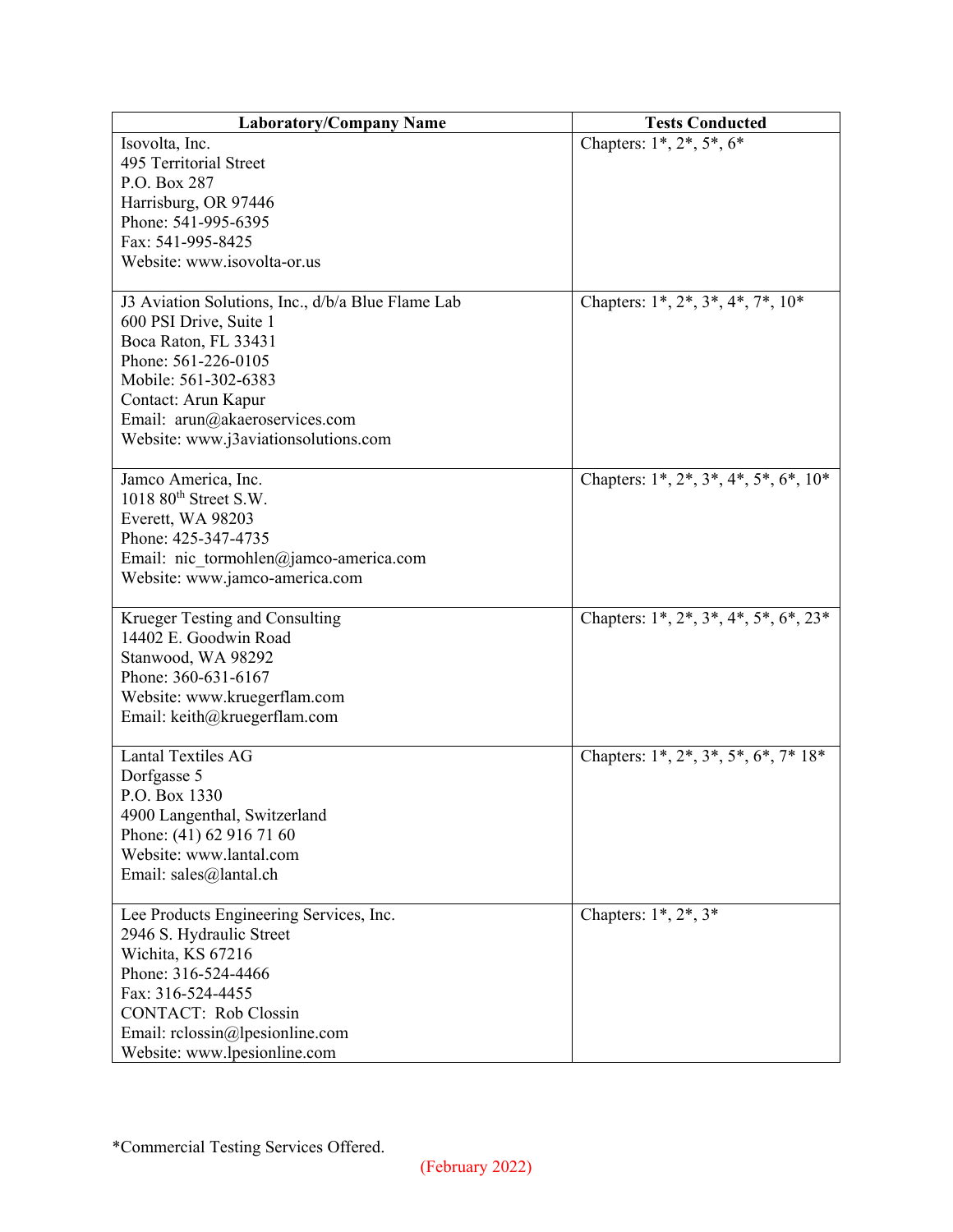| <b>Laboratory/Company Name</b>                                          | <b>Tests Conducted</b>                         |
|-------------------------------------------------------------------------|------------------------------------------------|
| LEFAE (Laboratoire d'essais feu aéronautiques et életriques) –          | Chapters: $1^*, 2^*, 3^*, 4^*, 5^*, 6^*, 7^*,$ |
| Groupe EMITECH                                                          | $8^*, 11^*, 12^*, 13^*, 14^*, 18^*, 20^*,$     |
| ZI-Stelytec - 2 Allée Isaac Newton                                      | $24*$                                          |
| 42400 Saint-Chamond, France                                             |                                                |
| Phone: (33) 437 201 917                                                 |                                                |
| Fax: (33) 477 815 501                                                   |                                                |
| Website: www.lab-lefae.com                                              |                                                |
| Email: a.gutierrez@lab-lefae.com                                        |                                                |
|                                                                         |                                                |
| Lufthansa Technik AG                                                    | Chapters: $1^*, 2^*, 3^*, 4^*, 5^*, 6^*, 10^*$ |
| <b>Central Laboratory Services</b>                                      | $18*$                                          |
| Materials Flammability Test Center                                      |                                                |
| HAM T/TQ-M                                                              |                                                |
| Weg beim Jaeger 193                                                     |                                                |
| 22335 Hamburg, Germany                                                  |                                                |
| Phone: (49) 40 5070 2849                                                |                                                |
| URL: www.Lufthansa-technik.com                                          |                                                |
| Email: laboratoryservices@lht.dlh.de                                    |                                                |
|                                                                         |                                                |
| NIAR (National Institute for Aviation Research/Advanced                 | Chapters: 1*,2*,3*,4*,5*,6*                    |
| Coating Lab)                                                            |                                                |
| 4004 N. Webb Rd, M151                                                   |                                                |
| Wichita, KS, 67226                                                      |                                                |
| Phone: 316-677-1986, 316-978-5720                                       |                                                |
| Fax: (316) 978-3175                                                     |                                                |
| URL:                                                                    |                                                |
| https://www.wichita.edu/research/NIAR/Laboratories/advanced-            |                                                |
| coatings.php                                                            |                                                |
| Lab Contact: Manish Shinde: 316-677-1986 &                              |                                                |
| Jason Koehn: 316-978-5720                                               |                                                |
|                                                                         |                                                |
| Email: mshinde@niar.wichita.edu; jkoehn@niar.wichita.edu                |                                                |
| Northwest Aerospace Technologies, A SAFRAN Company<br>415 Riverside Rd. | Chapters: $1^*, 2^*, 3^*, 4^*, 5^*, 6^*$       |
|                                                                         |                                                |
| Everett, WA 98201                                                       |                                                |
| Phone: 425-212-5080                                                     |                                                |
| Email: lori.tatum@safrangroup.com                                       |                                                |
| PAL Aerospace - Flammability Testing Services                           |                                                |
| 7681 Highway 27, Unit 1, 2 and 3                                        |                                                |
| Vaughan, Ontario, Canada L4L AM5                                        | Chapters: $1^*$ , $2^*$ , $3^*$ , $4^*$        |
| Phone: 905-405-1371                                                     |                                                |
|                                                                         |                                                |
| Email: PALFlammabilityTS@palaerospace.com                               |                                                |
| Website: www.palaerospace.com                                           |                                                |
| Parker Hannifin Corporation-Stratoflex Products Division                | Chapter: 11 (not offered                       |
| 2575 West 5 <sup>th</sup> Street                                        | commercially)                                  |
| Jacksonville, FL 32254                                                  |                                                |
| Phone: 904-389-3400                                                     |                                                |
| Fax: 904-384-5874                                                       |                                                |
|                                                                         |                                                |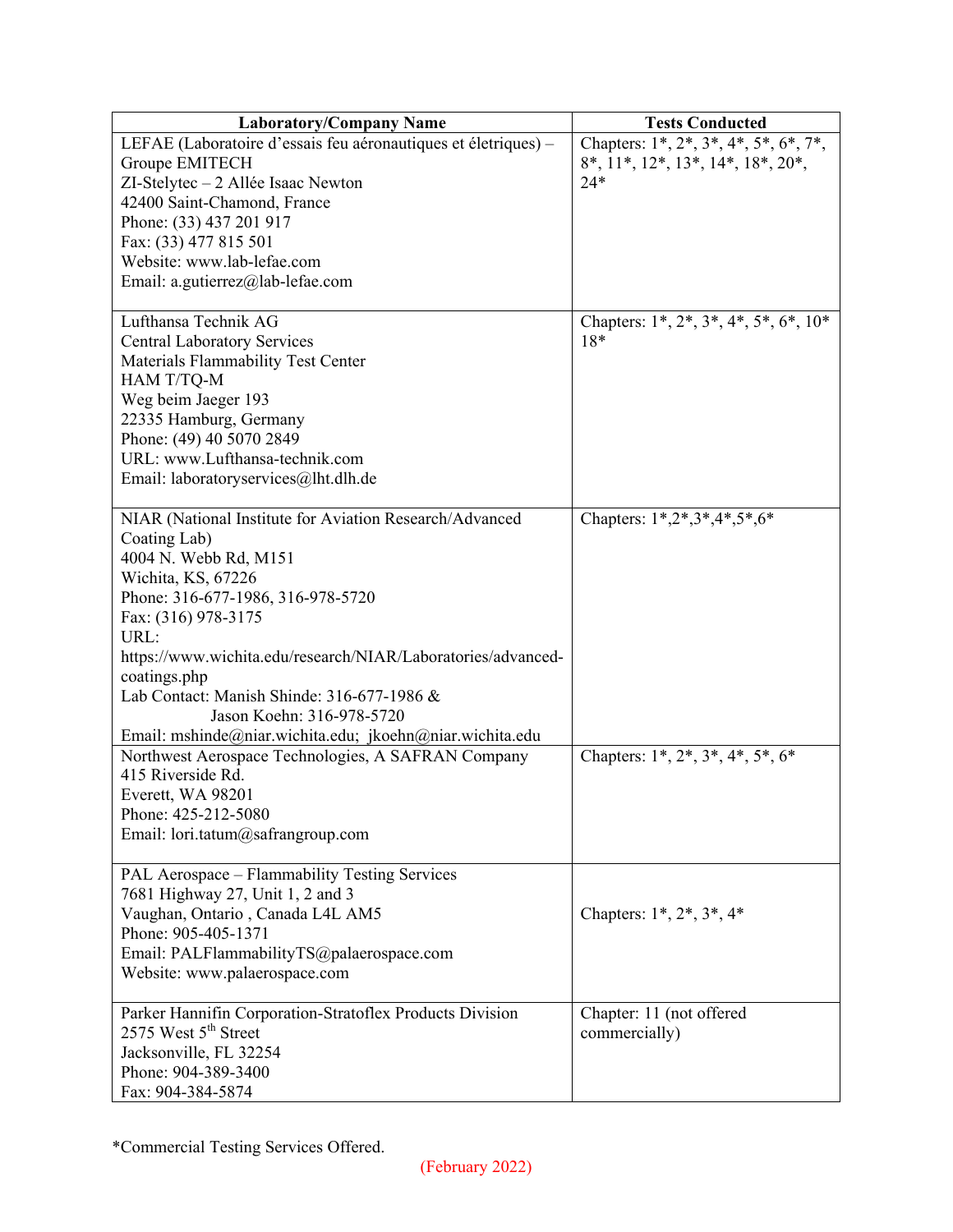| <b>Laboratory/Company Name</b>                             | <b>Tests Conducted</b>                                       |
|------------------------------------------------------------|--------------------------------------------------------------|
| Parker Hannifin Corporation-Stratoflex Products Division   | Chapter: 11 (not offered                                     |
| 220 Roberts Cutoff Road                                    | commercially)                                                |
| Fort Worth, TX 76114                                       |                                                              |
| Phone: 817-738-6543                                        |                                                              |
| Fax: 817-738-9920                                          |                                                              |
| QCM Flamelab Sp.z.o.o.                                     | Chapters: $1^*, 2^*, 3^*, 4^*, 10^*, 18^*,$                  |
| Dubois 119A                                                | $22*$                                                        |
| 93-465 Lodz                                                |                                                              |
| Poland                                                     |                                                              |
| Phone: +48 668 974 717                                     |                                                              |
| Email: jakub.galkiewicz@flamelab.ch                        |                                                              |
| Contact: Jakub Galkiewicz                                  |                                                              |
| Website: www.flamelab.ch                                   |                                                              |
|                                                            |                                                              |
| <b>Resonate Testing Limited</b>                            | Chapters: 1*, 2*, 3*, 4*, 7*, 8*,                            |
| Unit 1, Bridge Technology Park                             | $11^*, 12^*, 24^*, 25^*$                                     |
| Carnagat Lane                                              |                                                              |
| Newry, BT35 8XF, United Kingdom                            |                                                              |
| Phone: 44 (0) 2890 736 390                                 |                                                              |
| Website: www.resonatetesting.com                           |                                                              |
| Email: info@resonatetesting.com                            |                                                              |
| <b>RESCOLL Technical Centre of Materials</b>               | Chapters: 1*, 2*, 3*, 4*, 5*, 6*, 7*,                        |
| 8 Allee Geoffroy St, Hilaire                               | $8^*, 12^*, 23^*$                                            |
| 33615 Pessac, France                                       |                                                              |
| Phone: (33) 547 74 69 00                                   |                                                              |
| Website: www.rescoll.fr                                    |                                                              |
| Email: rescoll@rescoll.com                                 |                                                              |
|                                                            |                                                              |
| S 7 ENGINEERING LLC                                        | Chapters: 1*, 2*, 3*, 4*, 7*                                 |
| (formerly Sibir Technics LLC)                              |                                                              |
| <b>Flammability Test Laboratory</b>                        |                                                              |
| Mozzherin avenue, 12, Ob town                              |                                                              |
| Novosibirsk region, 633102, Russian Federation             |                                                              |
| Phone: $+7$ (383) 359-91-47                                |                                                              |
| Website: www.s7technics.ru                                 |                                                              |
| Email: FTL@s7.ru                                           |                                                              |
| SAFRAN Cabin Inc.                                          |                                                              |
| 5701 Bolsa Avenue                                          | Chapters: $1^*, 2^*, 3^*, 4^*, 5^*, 6^*,$<br>$10^*$ , $19^*$ |
|                                                            |                                                              |
| Huntington Beach, CA, United States<br>Phone: 714-934-2722 |                                                              |
| Email: Jessica.Cambron@safrangroup.com                     |                                                              |
|                                                            |                                                              |
| SAFRAN Cabin Bellingham, Inc.                              | Chapters: $1^*, 2^*, 3^*, 4^*, 5^*, 6^*$                     |
| 3225 Woburn Street                                         |                                                              |
| Bellingham, WA 98226                                       |                                                              |
| Phone: 360-738-2005                                        |                                                              |
| Fax: 360-715-3999                                          |                                                              |
|                                                            |                                                              |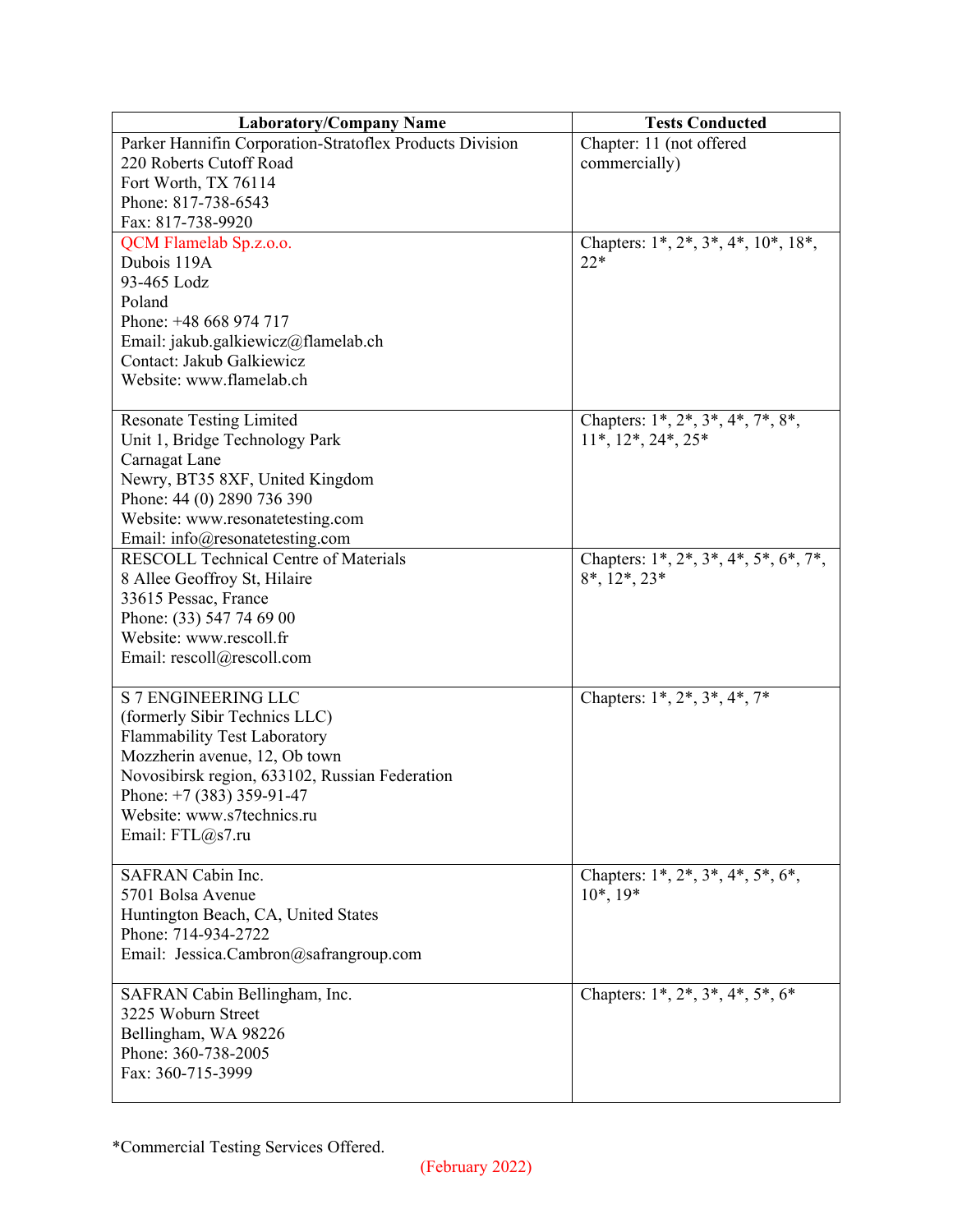| <b>Laboratory/Company Name</b>                       | <b>Tests Conducted</b>                                            |
|------------------------------------------------------|-------------------------------------------------------------------|
| SAFRAN Cabin Germany GmbH - Test Center              | Chapters: $1^*, 2^*, 3^*, 4^*, 5^*, 6^*, 10^*$                    |
| (formerly Zodiac Aerospace-Sell GmbH)                |                                                                   |
| Dr.-Siegfried-Strasse                                |                                                                   |
| 35745 Herborn, Germany                               |                                                                   |
| Contact: Heiko Mueller                               |                                                                   |
| Email: heiko.mueller@safrangroup.com                 |                                                                   |
| Phone: (49) 2772 707-541                             |                                                                   |
| Fax: (49) 2772 707-133                               |                                                                   |
| Website: www.safran-cabin.com                        |                                                                   |
| Satratek                                             | Chapters: 7*, 8*, 11*, 12*, 13*,                                  |
| Injinernaya street, 20                               | $15^*$ , $23^*$ , $24^*$ , $25^*$ , $26^*$                        |
| Novosibirsk City, Siberia, Russia                    |                                                                   |
| <b>Contact: Boris Dobretsov</b>                      |                                                                   |
| Email: dobretsov.bv@ikcto.ru                         |                                                                   |
| Phone: $+7913-001-8840$                              |                                                                   |
| Website: www.satratek.com / https://satratek.com/en/ |                                                                   |
| Schneller Inc. Corporate Office                      | Chapters: $1^*, 5^*, 6^*$                                         |
| 6019 Powdermill Road                                 |                                                                   |
| Kent, OH 44240                                       |                                                                   |
| Phone: 330-676-7156                                  |                                                                   |
| Fax: 330-673-6374                                    |                                                                   |
| Website: www.schneller.com                           |                                                                   |
| SEKISUI KYDEX, LLC                                   | Chapters: $1^*, 5^*, 6^*$                                         |
| FSTLab™                                              |                                                                   |
| 6685 Low Street                                      |                                                                   |
| Bloomsburg, PA 17815                                 |                                                                   |
| Phone: 570-387-6997                                  |                                                                   |
| Website: www.kydex.com                               |                                                                   |
| Email: FSTLab@kydex.com                              |                                                                   |
| SGS Govmark Testing Services Inc.                    | Chapters: $1^*$ , $2^*$ , $3^*$ , $4^*$ , $5^*$ , $6^*$ , $7^*$ , |
| 96 Allen Boulevard, Suite D                          | $8^*$ , $12^*$ , $14^*$ , $15^*$ , $18^*$ , $19^*$ , $23^*$ ,     |
| Farmingdale, NY 11735-5626                           | $24^*$ , $25^*$                                                   |
| Phone: 631-293-8944                                  |                                                                   |
| Fax: 631-293-8956                                    |                                                                   |
| Website: www.govmark.com                             |                                                                   |
| Skandia, Inc.                                        | Chapters: $1^*, 2^*, 3^*, 4^*, 5^*, 6^*, 7^*,$                    |
| 5000 North Highway 251                               | $9^*, 10^*, 19^*, 23^*$                                           |
| Davis Junction, IL 61020                             |                                                                   |
| Phone: 815-393-4600                                  |                                                                   |
| Fax: 815-393-3501                                    |                                                                   |
| Website: www.skandia-inc.com                         |                                                                   |
| Starr Aircraft Products, Inc.                        | Chapters: $1^*$ , $7^*$                                           |
| 5236 North Hwy 1417                                  |                                                                   |
| Sherman, TX 75092                                    |                                                                   |
| Phone: 903-893-1106                                  |                                                                   |
| Fax: 903-893-0551                                    |                                                                   |
| Website: www.starraircraft.com                       |                                                                   |
| Email: bstrobl@starraircraft.com                     |                                                                   |
|                                                      |                                                                   |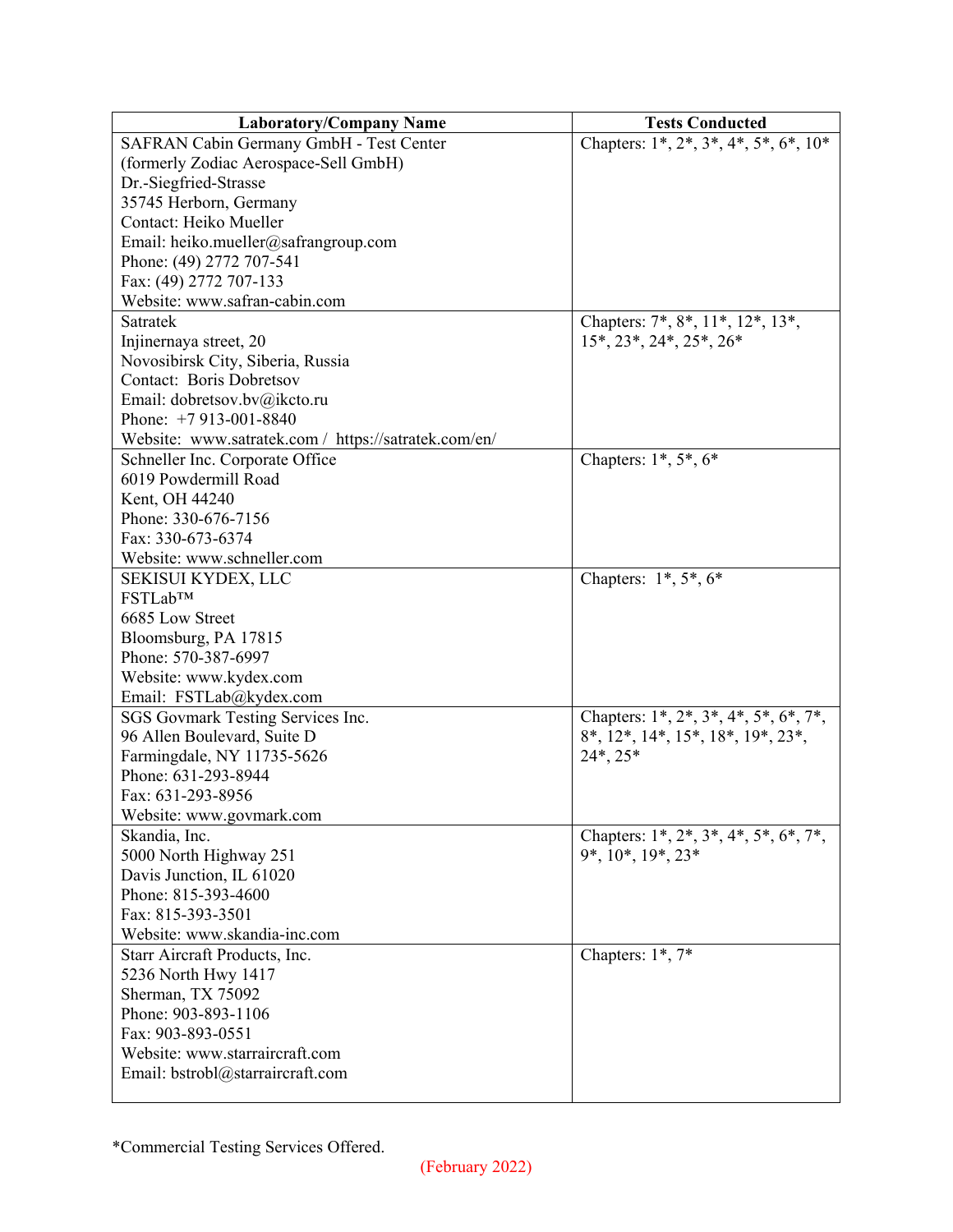| <b>Laboratory/Company Name</b>                               | <b>Tests Conducted</b>                         |
|--------------------------------------------------------------|------------------------------------------------|
| Tapis Corporation                                            | Chapters: $1^*, 2^*, 3^*, 4^*, 5^*, 6^*$       |
| 1121 Roundtable Drive                                        |                                                |
| Dallas, TX 75247                                             |                                                |
| Phone: 214-631-9700                                          |                                                |
| Website: www.tapiscorp.com                                   |                                                |
| Email: info@tapiscorp.com or KevinHyde@tapiscorp.com         |                                                |
| Test Center of Civil Aviation Administration of China (CAAC) | Chapters: 1*, 2*, 3*, 4*, 5*, 6*, 7*,          |
| No. 765, Tengfei Rd, Southwest Airport Economic              | 8*, 10*, 12*, 15*, 18*, 19*, 23*,              |
| Development Zone,                                            | $24*$                                          |
| Chengdu, Sichuan, P.R. China 610041                          |                                                |
| Phone: 0086-28-64456066, or 0086-28-64456022                 |                                                |
| Fax: 0086-28-64456010                                        |                                                |
| Website: www.fccc.org.cn                                     |                                                |
| Testcorp                                                     | Chapters: $1^*, 2^*, 3^*, 4^*, 5^*, 6^*, 23^*$ |
| 24662 Rhea Drive                                             |                                                |
| Mission Viejo, CA 92691                                      |                                                |
| Phone: 949-859-3569                                          |                                                |
| Website: www.testcorp.net                                    |                                                |
| Email: jnauman@testcorp.net or mnauman@testcorp.net          |                                                |
| Triumph Composite Systems, Inc.                              | Chapters: 1*, 2*, 23*                          |
| 1514 S. Flint Road                                           |                                                |
| Spokane, WA 99219                                            |                                                |
| Phone: 509-623-8100                                          |                                                |
| Fax: 509-623-8099                                            |                                                |
| Website: www.triumphgroup.com                                |                                                |
| University of Cincinnati, Fire Test Center                   | Chapters: 11, 12                               |
| 5997 Center Hill Avenue, Building A                          | (not offered commercially)                     |
| Cincinnati, OH 45224                                         |                                                |
| Phone: 513-641-3041 / 513-556-5743                           |                                                |
| Fax: 513-556-5038                                            |                                                |
| Email: firetest@uc.edu                                       |                                                |
| Website: http://cfrl.uc.edu/ftc-index.html                   |                                                |
| Vauth Aviation Components GmbH & Co. KG                      | Chapters: $1^*, 2^*, 3^*, 4^*, 6^*, 7^*$       |
| Hembser Str. 1                                               |                                                |
| 33034 Brakel, Germany                                        |                                                |
| Phone: (49) 5272 3713-0                                      |                                                |
| Fax (49) 5272 6671                                           |                                                |
| Website: www.vauth-aviation.de                               |                                                |
| E-Mail: info@vauth-aviation.de                               |                                                |
| Warringtonfire Frankfurt GmbH                                | Chapters: $1^*, 2^*, 3^*, 4^*, 6^*, 7^*$       |
| (formerly Exova GmbH)                                        |                                                |
| Industriepark Hoechst, Building C 369                        |                                                |
| Frankfurt am Main, 65926 Germany                             |                                                |
| Phone: (49) 6950 6089 445                                    |                                                |
| Fax: (49) 6950 6086 43                                       |                                                |
| Contact: Domenic Kautz                                       |                                                |
| Email: domenic.kautz@warringtonfire.com /                    |                                                |
| (49) 6950 6089 420                                           |                                                |
| Website: www.warringtonfire.com                              |                                                |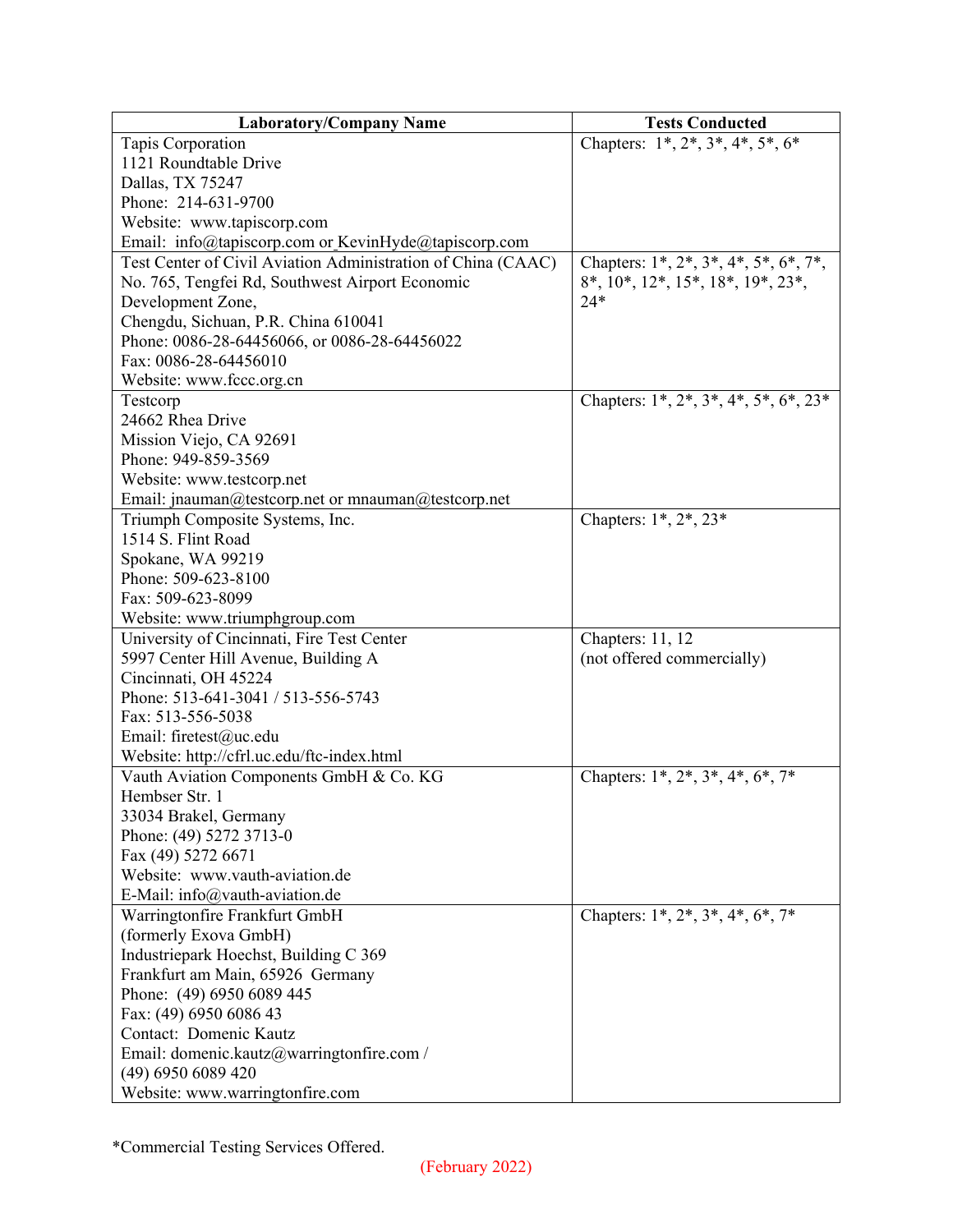## **AIRCRAFT MATERIALS FIRE TEST HANDBOOK CHAPTERS**

- Chapter 1: Vertical Bunsen Burner Test for Cabin and Cargo Compartment Materials
- Chapter 2: 45-Degree Bunsen Burner Test for Cargo Compartment Liners and Waste Stowage Compartment Materials
- Chapter 3: Horizontal Bunsen Burner Test for Cabin, Cargo Compartment, and Miscellaneous Materials
- Chapter 4: 60-Degree Bunsen Burner Test for Electric Wire
- Chapter 5: Heat Release Rate Test for Cabin Materials
- Chapter 6: Smoke Test for Cabin Materials
- Chapter 7: Oil Burner Test for Seat Cushions
- Chapter 8: Oil Burner Test for Cargo Liners
- Chapter 9: Radiant Heat Testing of Evacuation Slides, Ramps, and Rafts
- Chapter 10: Fire Containment Test of Waste Stowage Compartments
- Chapter 11: Powerplant Hose Assemblies Test
- Chapter 12: Powerplant Fire Penetration Test
- Chapter 13: Test for Electrical Connectors Used in Firewalls
- Chapter 14: Test for Electrical Wire Used in Designated Fire Zones
- Chapter 15: Two Gallon per Hour Oil Burner Certification Testing for Repaired Cargo Compartment Liners
- Chapter 18: Recommended Procedure for the 4-Ply Horizontal Flammability Test For Aircraft Blankets
- Chapter 19: Smoke Test for Insulated Aircraft Wire
- Chapter 20: Dry Arc Tracking Test Procedure
- Chapter 21: Dry Arc-Propagation Resistance
- Chapter 22: Cotton Swab Test for Thermal Acoustic Insulation Blankets
- Chapter 23: Test Method To Determine the Flammability and Flame Propagation Characteristics of Thermal/Acoustic Insulation Materials
- Chapter 24: Test Method To Determine the Burnthrough Resistance of Thermal/Acoustic Insulation Materials

<sup>\*</sup>Commercial Testing Services Offered.